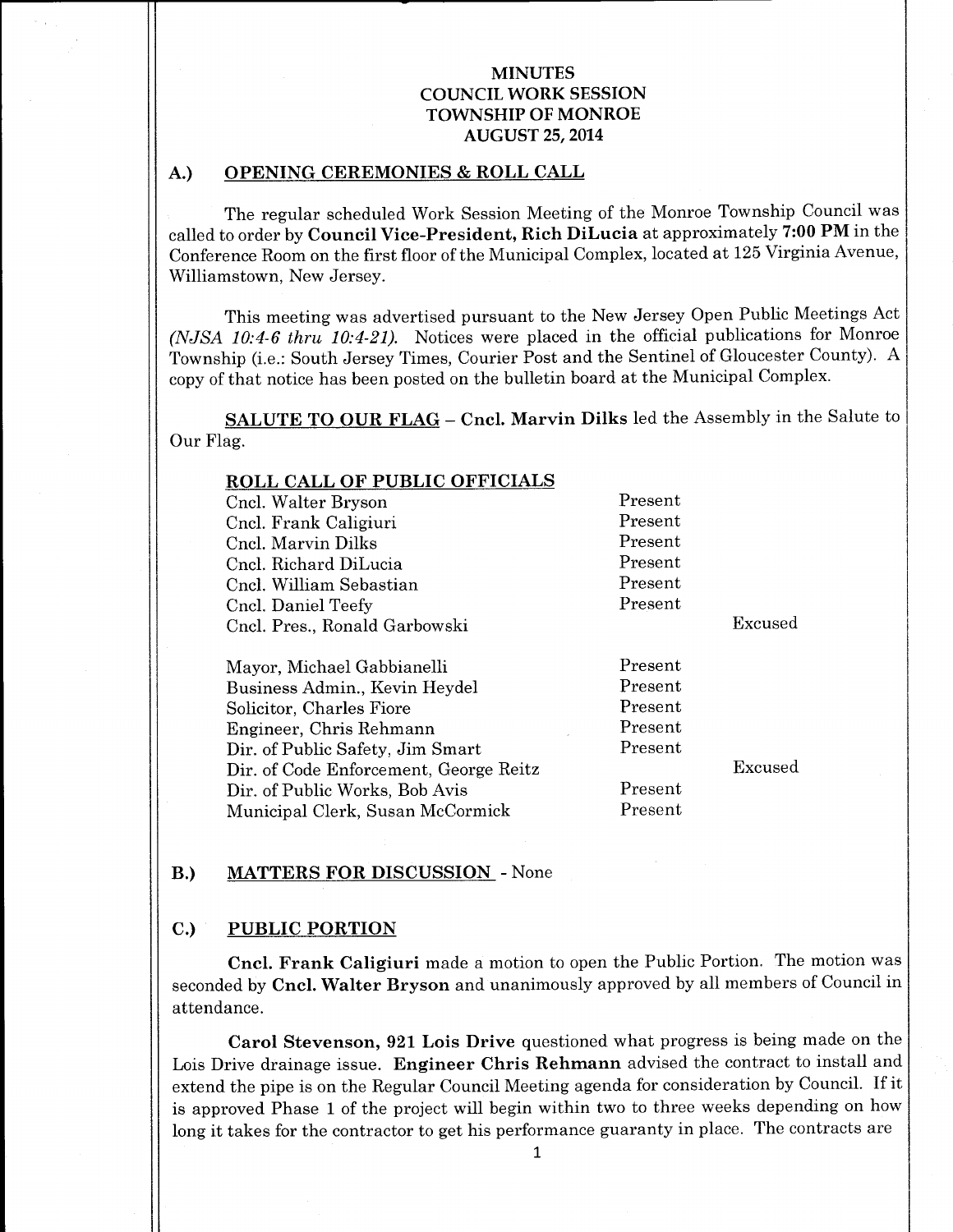### C.) PUBLIC PORTION (cont'd)

prepared and will be sent out as soon as Council takes action. Mrs. Stevenson questioned what exactly would be done. Mr. Rehmann explained in Phase I <sup>a</sup> <sup>24</sup> inch pipe will be installed along the easement from Lois Drive to double the capacity of the storm sewer system<br>and additional inlets will be added to increase the rate to which the water gets in. The and additional inlets will be added to increase the rate to which the water gets in. estimate for Phase II for next year's capital budget includes the construction of <sup>a</sup> more sophisticated retention basin in the back, widening for more volume and extending the pipe towards East Lois to pick up more of that water. That project has not been designed yet but we are thinking of ways to take it along the property line so the water is not all taken to one location. Mrs. Stevenson questioned whether an inlet would be installed on the other side of the street as well and if any of the current debris, such as the large fallen tree in the pond would be removed. Mr. Rehmann replied yes an inlet would be installed on the other side of the street and to his knowledge debris removal is not part of this contract. A portion of the tree could be cut but removal would be included in Phase II along with the removal of the other debris that residents have put back along the easement area. Mrs. Stevenson noted the area back there is so wet that many large trees have been falling and one has actually dammed up the pond. Mr. Rehmann advised that would be cleaned out. Cncl. Teefy questioned Mr. Rehmann on the time frame of the project. Mr. Rehmann advised within 60 days of signing the contract so approximately by November 1<sup>st</sup> it should be completed.

Giancarlo D'Orazio, Washington Township Council President approached Council to lobby for an ordinance he introduced in Washington Township. The ordinance waives the annual dog license fee for residents that adopt dogs from the Gloucester County Animal Shelter. Mr. D'Orazio spoke of researching this and of meeting with Gloucester County Animal Shelter Director, William Lombardi who gave him statistics on the number of dogs adopted in Washington Township and the number that have been euthanized. Information was also provided about the shelter'<sup>s</sup> open house. Mr. D'Orazio spoke of how he has been getting positive responses on his Facebook page. This ordinance would save money for the County as the cost to euthanize an animal is \$60. 00 and approximately 100 dogs were put down in the last two years. He felt this ordinance would not only save some dogs but money for the county as well. He noted the second reading of the Washington Township ordinance is Wednesday, August  $27<sup>th</sup>$  and hopefully it will be adopted. Cncl. DiLucia noted the incentive in the ordinance is the waiver of the license fee and he questioned whether that would generate more pet adoptions. Mr. D'Orazio answered hopefully it would. Cncl. DiLucia felt the idea was good but he wondered how many adoptions a \$10.00 dog license fee would generate and he questioned whether Mr. D'Orazio had any statistics on that. Mr. D'Orazio explained one lady that responded to him stated she has four dogs and pays close to \$60.00 <sup>a</sup> year, which may not seem like <sup>a</sup> lot of money but it is when you are taking it out of your pocket. Cncl. DiLucia noted she already has the dogs so this will not give her an incentive to adopt more. Cncl. Caligiuri pointed out that when looking at the overall number of animals in the township compared to the number of adoptions in Gloucester County it is an incredibly small percentage of animals that come out of that shelter whether it is here or any other township. The incentive does not seem like <sup>a</sup> lot of revenue for the township but it may entice some residents to search the shelter for <sup>a</sup> pet rather than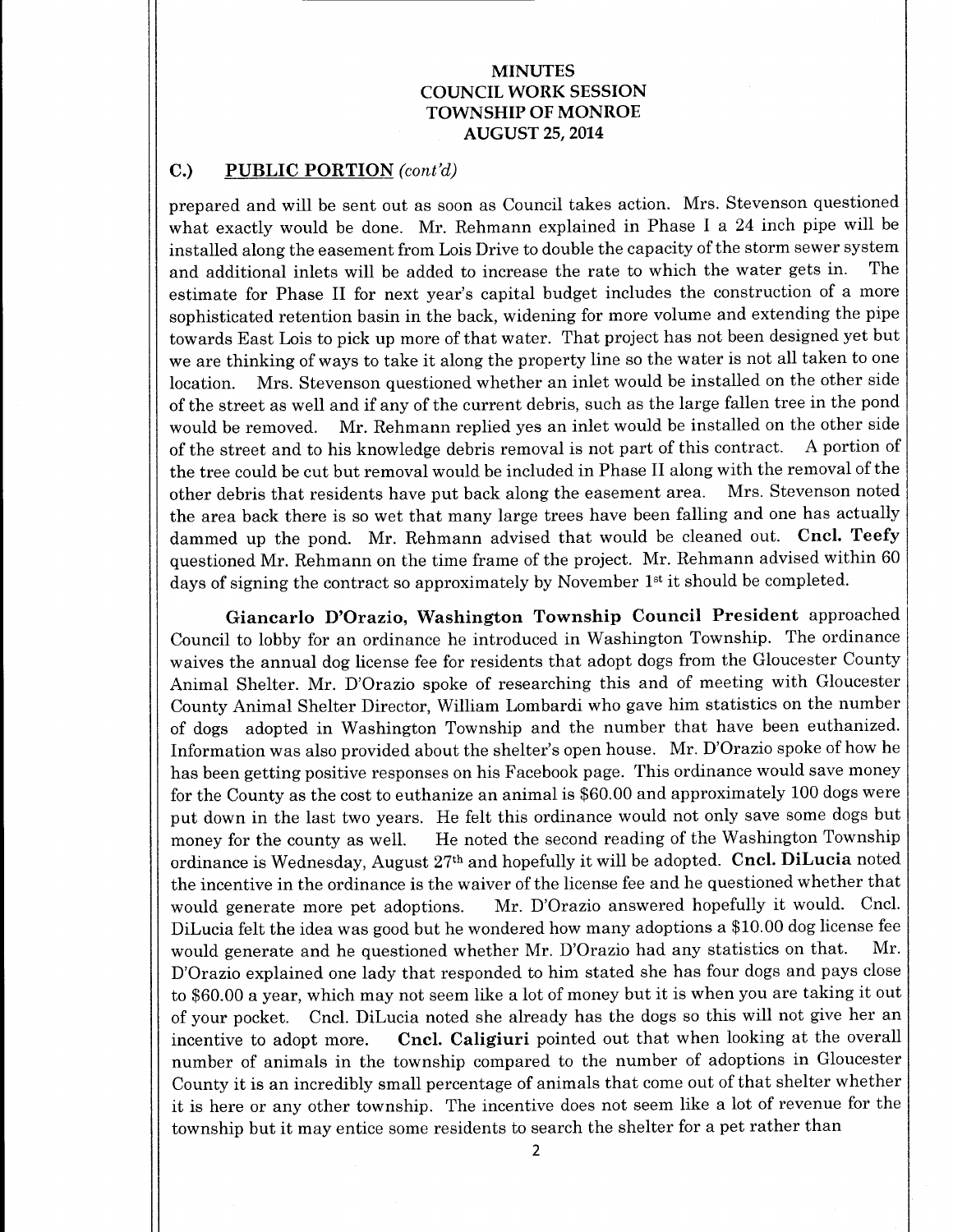# C.) PUBLIC PORTION  $(cont'd)$

elsewhere, which would be a help to the animals as well as to the County, who would not have to put them down. This is not <sup>a</sup> big dollar thing but it is <sup>a</sup> good thing for the public and for the animals. Mr. D'Orazio extended his appreciation to Council for giving him the opportunity to present this ordinance.

David Simpson, 461 Longfellow Drive requested an update on the Ames Road issue. Cncl. Vice-Pres., DiLucia advised that matter was listed on the agenda for discussion under Old Business and an update would be given at that time.

With no one else wishing to speak Cncl. Dilks made a motion to close old business. The motion was seconded by Cncl. Sebastian and unanimously approved by all members of Council in attendance.

# D.) NEW BUSINES

Mayor Gabbianelli noted he informed Council by way of email that CFO, Jeff Coles passed away on Friday night. Someone has been in place to handle his duties temporarily but we will now need to find a new CFO. The Mayor noted he would be making a statement regarding this at the Regular Council Meeting. Cncl. Dilks questioned how long the township has before a new CFO must be in place. **BA, Kevin Heydel** advised that he will<br>be speaking with the gentleman from the State on Thursday about this. The Mayor went be speaking with the gentleman from the State on Thursday about this. on to say how Jeff was probably the best CFO in the State and how the township has been dealing with him being in and out of work due to his bouts of depression. Mr. Heydel stated he has had conversations with Nick Petroni about this and there is some catch up work to do even though we had someone come in during the three months Jeff was out in order to keep the operation going during that period. Any time there is <sup>a</sup> change in <sup>a</sup> Chief Financial Officer it is customary to perform an audit and Nick Petroni's office will be in to begin the pre-audit functions.

# E.) OLD BUSINESS

# Update —Ames Road

Cncl. Bryson noted Mr. Simpson wanted to know if <sup>a</sup> three-way stop sign could be installed on Ames Road at the intersection and the Public Safety Committee met with Engineer Dave Cella, the Chief of Police John McKeown and Sgt. Mark Burton of the Traffic Department to discuss that. Sgt. Burton performed a survey and found there was no institution for a three-way stop at that particular intersection. Cncl. Bryson did not go justification for a three-way stop at that particular intersection. into the details of the survey but advised Sgt. Burton would provide that information to Mr. Simpson if he wanted it. The committee discussed the safety of the residents and children and explored quite a few options including installing intelligent signs in problem areas.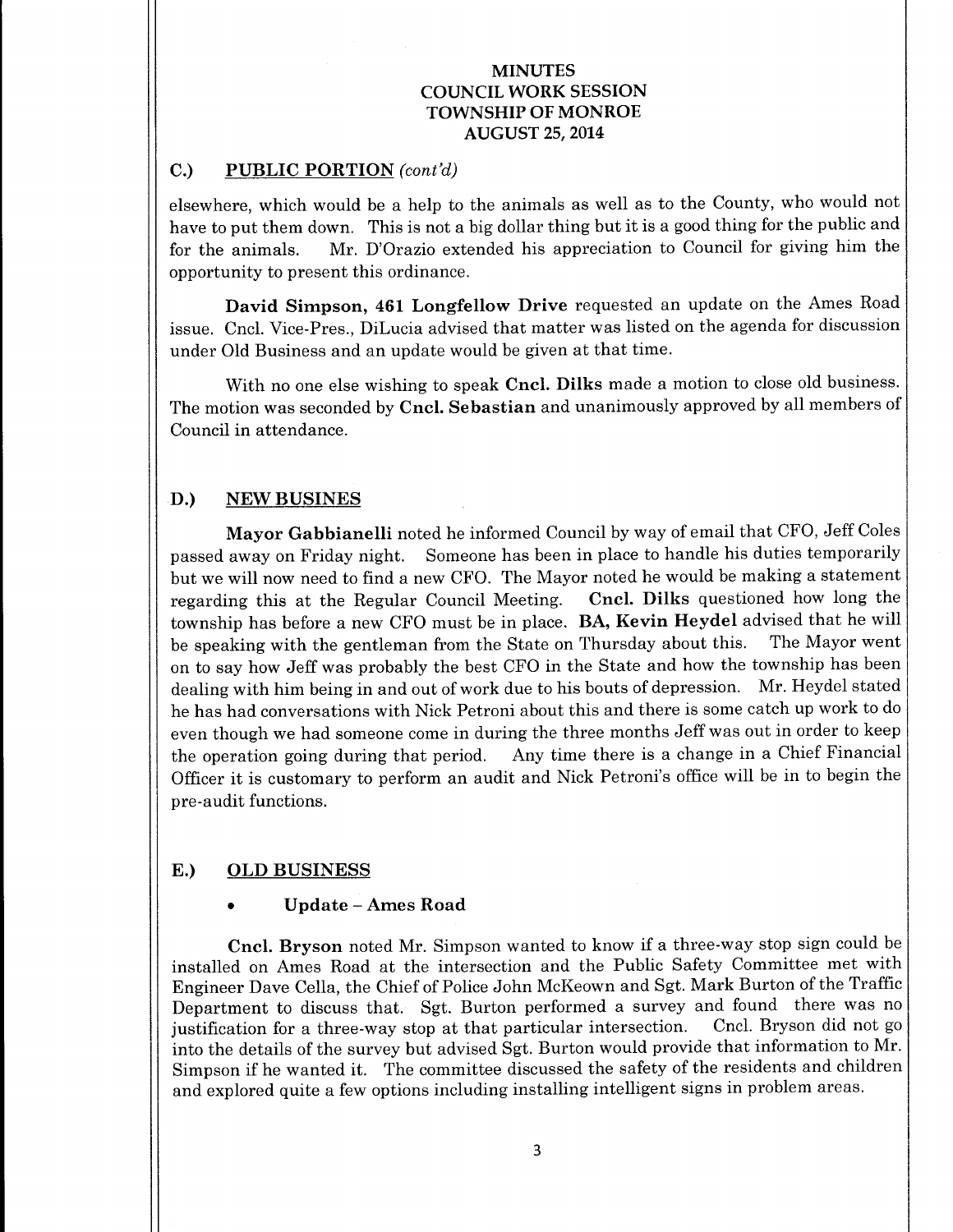### E.) OLD BUSINESS (cont'd)

Dave Cella had also talked about passive ways of slowing down traffic but in the end it came down to one solution to stop speeding on Ames Road as well as all the other roads and that was enforcement. Sgt. Burton recommended a new laser device that can be mounted on a pole, a tree or wherever there is an ability to see across the roadway. This device is unnoticeable and will clock the speed of a car and the times that those speeds occur, which gives the Police Department accurate information that will allow them to enforce the law during the times the violations are occurring. The cost of this devise is approximately during the times the violations are occurring. 4, 500.00 and the suggestion of the Committee was to purchase more than one if the money is available within the budget. That is the immediate solution to stop speeders and the second way is the passive way of painting lines along the roadway. Mr. Simpson extended his appreciation to Council for inviting him to the meeting but advised that he was out of town and could not attend. He questioned if the device can see in both directions and when the determination would be made as to whether there is enough money in the budget to make the purchase. It was noted the device can monitor both directions and Mr. Heydel advised funds are available in the budget and he has already requested the Chief to get quotes. If<br>additional money is needed transfers can be made in November to cover the cost. Mr. additional money is needed transfers can be made in November to cover the cost. Simpson questioned whether there were any studies that show that those types of devices are more effective than the passive signs that can be permanently mounted to show the speed. Cncl. Sebastian explained once the time frame of violations is established <sup>a</sup> police officer will be assigned there because the only way to get people to slow down is by issuing tickets. After enough people are ticketed they will either slow down or find an alternate route and the reason the Committee looked at this device instead of the permanently mounted one is that once problems on Ames Road are resolved that device can be moved to another road having problems. Mr. Simpson questioned whether the township or an outside agency will monitor the device and when would it be implemented. Cncl. DiLucia advised the Police Department will monitor it and the Mayor advised it would be purchased under State contract so it could be within <sup>30</sup> to <sup>60</sup> days. Mr. Heydel advised if not through State contract the Police Department will get quotes. Mr. Simpson questioned whether the results of the bid, quotes and when the device is actually purchased would be made available to the public. Mr. Heydel advised this would be handled like any other purchase, it does not come to Council because since the cost is under \$17,500.00 he has the authority to get quotes and make the purchase. The police will then implement the system and determine based on information from the device when they need to be out there. Mr. Heydel advised the Police Department is reallocating resources into the Traffic Unit so that they can get <sup>a</sup> handle on <sup>a</sup> lot of the speeding and other motor vehicle infractions as well. Mr. Simpson questioned whether any bus stop signs would be installed because there are none and there are two bus stops on the road. Mr. Heydel could not answer that question at this time.

#### Redevelopment Zone

Cncl. Teefy reported the extension for the Acme Redevelopment Zone was granted and at the last meeting Council had talked about abolishing that redevelopment zone. He questioned the feelings of Council and whether they wanted to do away with the actual redevelopment zone and review it again next year. Cncl. Caligiuri felt that matter should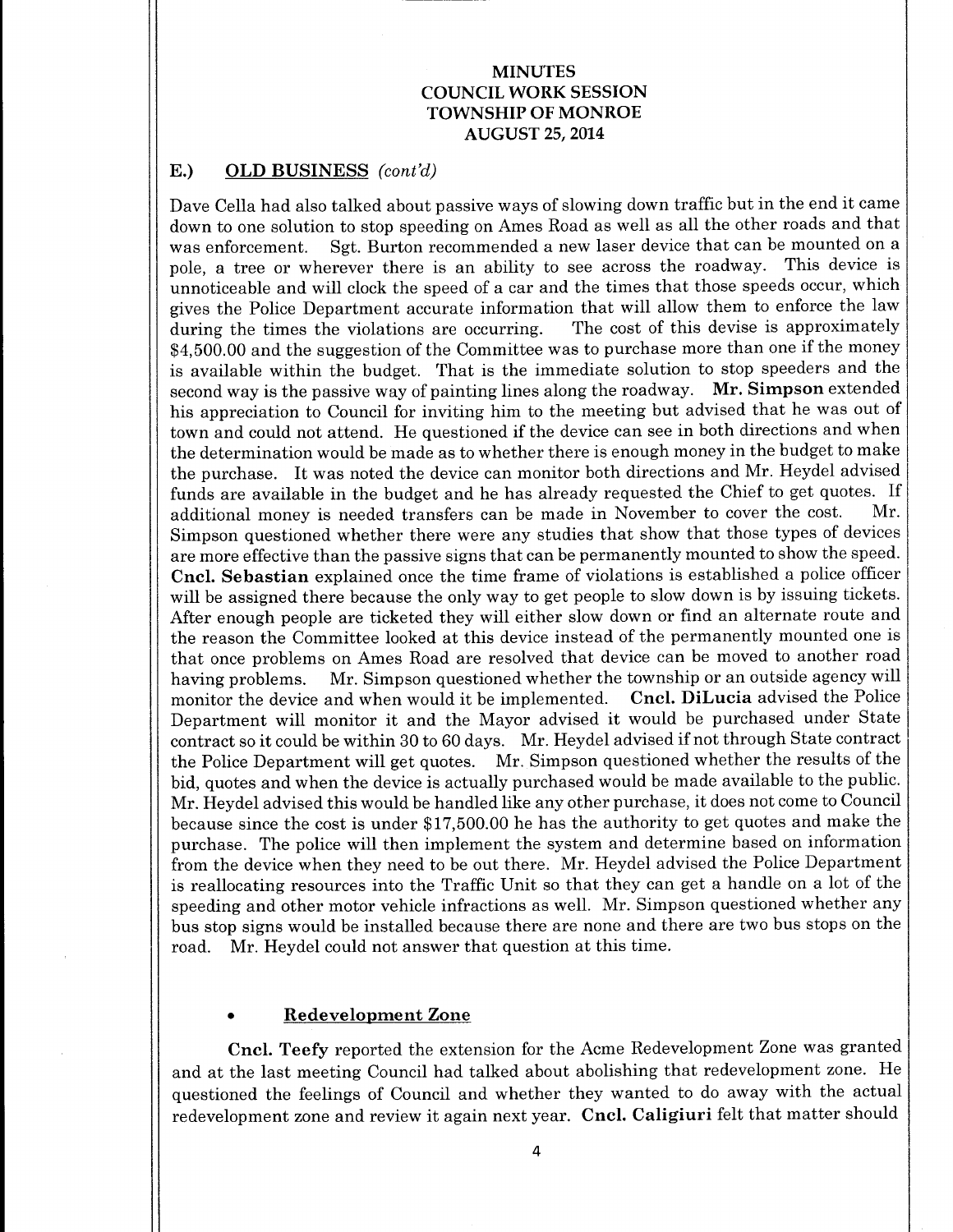# E.) OLD BUSINESS  $(cont'd)$

be sent directly to the Planning Board along with a letter requesting them to consider abolishing the Redevelopment Zone at the Acme Shopping Center. Cncl. Sebastian noted Council does not need the approval of the Planning Board to abolish it; that would be <sup>a</sup> courtesy because it was formed and made by Council. Solicitor Fiore explained the Redevelopment Zone is established by Council and then Council forwards it the Planning Board for review so for consistency he felt it would be <sup>a</sup> good idea to send it to them. Cncl. DiLucia polled Council and all in attendance were in favor of sending a notice to the Planning Board.

# F.) COMMITTEE REPORTS

Cncl. Bryson reported the Public Safety Committee met twice this month, the first time to discuss Ames Road and the second time was to discuss EMS issues. The EMS issue involved a stipend for the volunteers that would be used to help produce reports needed each time an EMS vehicle goes out on a call. The stipend would have to be approved by Council and would have to become part of the salary ordinance. Mayor Gabbianelli questioned whether that was part of their job. Cncl. Sebastian explained it is part of their job as <sup>a</sup> volunteer but the problem is the new members come in and then leave in a short period of time without getting stuff done leaving the older members trying to catch up. The way money would be saved by doing this is that all the new members coming in would not be eligible for LOSAP; they would just get the stipend. To get any money from LOSAP you have to be 100% vested and that takes five years. Mr. Heydel added they are not eligible to put in for LOSAP until they are twenty-one and many of the volunteers come in at 18 years old so they are in for eight years (3 years 18 to 21 and then 5 years until they are vested) before they are eligible for anything. The whole purpose of this is to provide an up-front incentive for them to complete and submit their charts. Cncl. Bryson requested Mr. Heydel to explain the LOSAP program. Mr. Heydel explained LOSAP is a Length of Service Awards Program that was implemented in 2002 to reward volunteers for their length of service. This is <sup>a</sup> statewide program for all volunteer units but the program is set up in different ways throughout the State. In Monroe it takes five years to become vested but in some places <sup>a</sup> person is vested 20% after <sup>a</sup> year, 40% after two years, 60% after three years, 80% after four years and 100% in the last year. When looking at our ambulance volunteers the turnover is <sup>a</sup> lot because the job is very demanding. They run twelve hour shifts so if they do one shift every 52 weeks that amounts to 500 plus volunteer hours and that does not include their drill or meeting nights or any other function they do to raise money. There is no reward for these people so we are trying to get something in place that provides an incentive to these young men and women. Some volunteer at <sup>16</sup> and at <sup>18</sup> if they commit to serve <sup>a</sup> certain period of time they are sent to school but after that time is up it is hard to keep them. The fire department is different, they are residents so we do not have that turnover. The volume of calls for the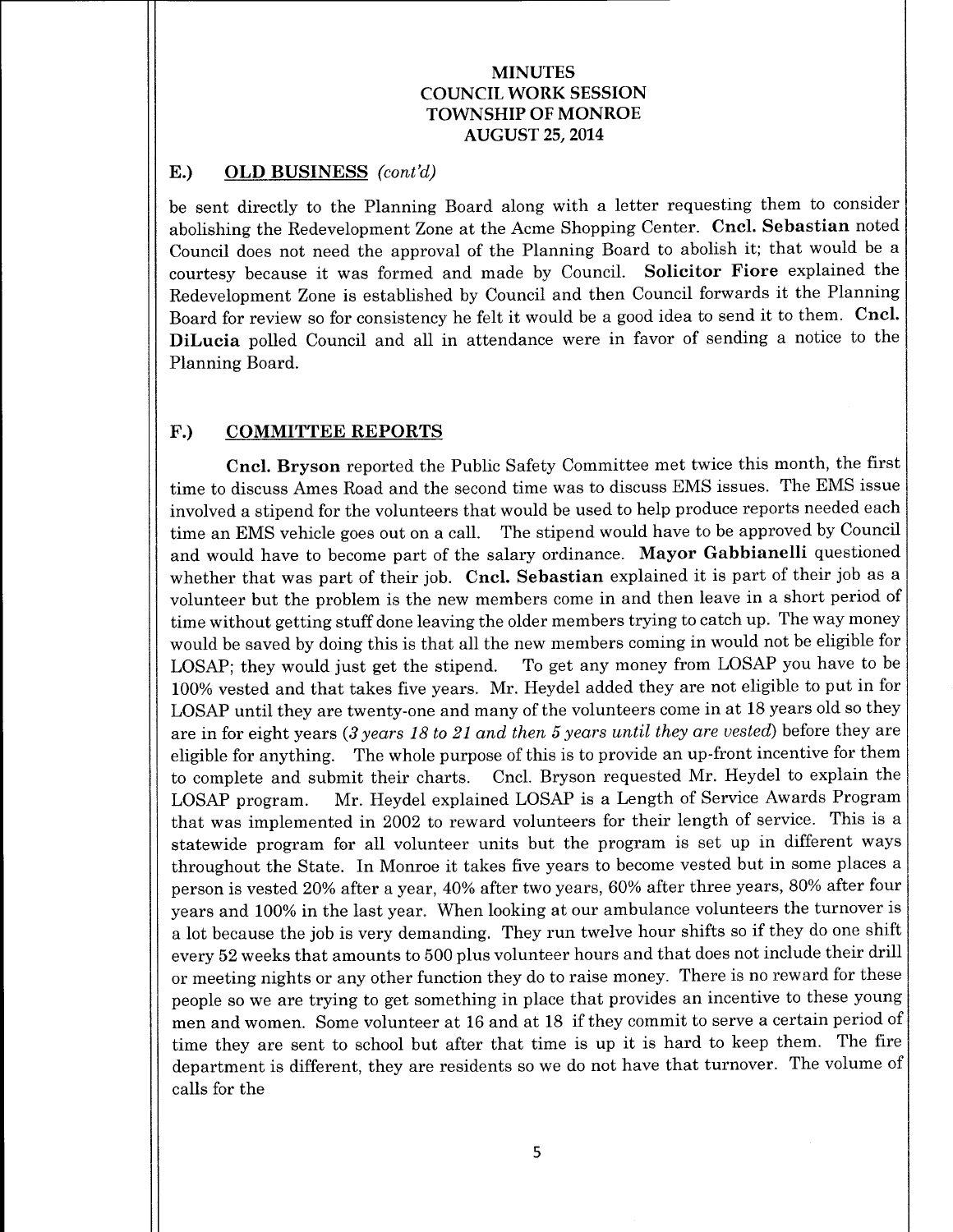### F.) COMMITTEE REPORTS (cont'd)

EMS is two to three times greater so the dynamics of the two do not necessarily work together so we are looking for an incentive for these people to get their reports done on time. The Mayor added many EMS volunteers scheduled at night are not residents but they work on a regular basis and that is the only thing that saved the volunteer ambulance in Williamstown. Cncl. DiLucia referred to Mr. Heydel's comments about volunteers not being eligible to accrue time for LOSAP until they are twenty-one and he questioned whether that was <sup>a</sup> State or township regulation and if it is township would it help to change the ordinance. Mr. Heydel advised it is a local ordinance and yes it would help but the purpose of the \$5.00 stipend was to get volunteers to prepare their reports in a timely manner so the township could be reimbursed through the third party billing. Cncl. Sebastian explained charts should be done within 24 hours according to Statute but the problem is when they are pulling twenty calls a day the reports get backlogged because there was not enough time to complete them between calls. Ambulances are sometimes even dispatched from the hospital to the next call. Mr. Heydel advised on Saturday morning there were eight calls within two and a half hours. Cncl. Sebastian explained there could be four crew members but only crew members one and two are responsible to get the charts done and if they don't get them done they will not get their \$5.00, as that will be generated by the completion of the charts. Cncl. DiLucia questioned whether the township would lose the reimbursement if the charts are not submitted in <sup>a</sup> timely manner. Cncl. Sebastian replied no, but in the past we were dropped by the hospital and had to find another institution to run the system. Mr. Heydel added that'<sup>s</sup> when we ran into the medical director issue at Cooper. This medical director is more practical, he has twenty-five years in the EMS business and said the problems we have are the same as every other paid/volunteer combination. He also said we work very, very well even if we don't get are charts done in <sup>24</sup> or every <sup>48</sup> hours. Many times the problem is someone just forgets to electronically sign the chart, which closes it so by giving \$5.00 per<br>signature they may be more likely to remember to sign it. Mr. Heydel advised if approved signature they may be more likely to remember to sign it. this would begin in January. The cost would be \$10.00 per call so for 2000 calls it would amount to \$20,000.00 a year. Cncl. Teefy felt more volunteers are needed if there are so many calls that the current EMTs do not have enough time to complete their charts. Mr. Heydel explained when looking at the manpower time what occurs is that at night Monday through Friday 6:00 PM to 6:00 AM there will be one crew, if necessary an all call will go out and a second crew is pulled in and normally that is volunteers from town that answer those calls. On weekends two crews will be running and if an all call goes out at the time <sup>a</sup> crew is leaving the hospital that all call will be cancelled and the crew will handle that call. In the last six months we may have missed two calls out of a thousand that went to mutual aid so it is not manpower it is the work they have to do. Mr. Heydel noted we will not be able to put three or four crews on because there is only a certain pot of people and they have jobs and other lives besides this so this \$5. 00 incentive may help to get the job done. Mr. Heydel went on to say how he could give Council excerpts from the Committee Meeting where the medical director stated we have <sup>a</sup> good operation. Cncl. Sebastian noted in the past members of Council went with <sup>a</sup> police officer to see how the police operated but if they ever ran with an ambulance for a day and see the types of calls they handle they would see the pressure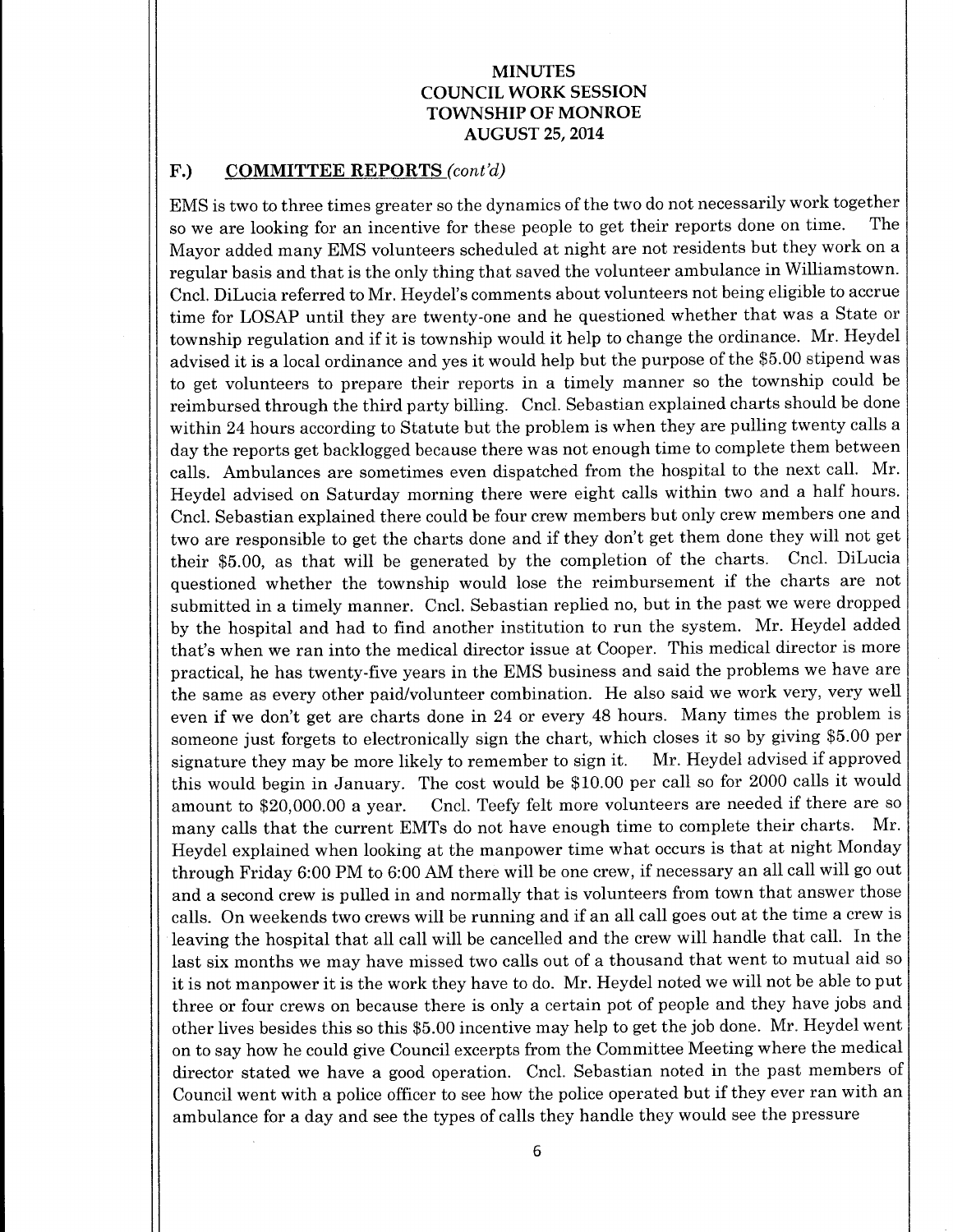# F.) COMMITTEE REPORTS (cont'd)

put on these people. It is not just picking someone up that doesn't feel well; they have people vomiting all over them in the back of an ambulance or a motor vehicle accident where people have pieces missing and over <sup>a</sup> period of time that wears on people and they don't want or can't do it anymore, which is why there is such <sup>a</sup> turnover. Some volunteers are the kind of people that become nurses and doctors but others just want to be of service but after a year they can't take it anymore. It is not <sup>a</sup> manpower problem it is more of <sup>a</sup> time problem. Mr. Heydel added manpower cycles fluctuate and at times we may have so many people that we don't have enough shifts for while other times people are doing double shifts during the week but we still handle our calls. Cncl. Teefy noted the situation with reports not being done has been going on for the last two or three years but ten years ago we didn't have this issue. Mayor Gabbianelli noted ten years ago we were not billing and Cncl. Sebastian added and we didn't have to do the reports that are required today. It used to be that the person was just picked up and dropped off; the hospital did the reports. Cncl. Sebastian explained much of the report is done in the ambulance on the way to the hospital such as the patients name, insurance numbers etc. but the information regarding what equipment was used, what actions took place, what EMT's were on the call etc. must be done later and the billing company will not take an incomplete chart. Mr. Heydel added incomplete charts are not passed off. Charts go through a process and as they get reviewed they go to the medical director. The quality of our reports is very good; they are written very well and you want that, they should be as detailed as possible because we have at times had to forward those reports to our insurance carrier because of litigation issues. There is <sup>a</sup> case right now that we received a Tort Claim for. The ambulance pulled over to work on the patient, they brought him back to life but he died five days later and now we are being sued so it is very important what is included in these reports. Cncl. DiLucia polled Council and all members in attendance agreed this matter should be moved forward to the Ordinance Committee to amend the salary and the LOSAP ordinances.

# G.) QUESTIONS REGARDING RESOLUTIONS SCHEDULED - 8/25/14 - None

#### H.) QUESTIONS REGARDING ORDINANCE SCHEULED – 8/25/14 - None